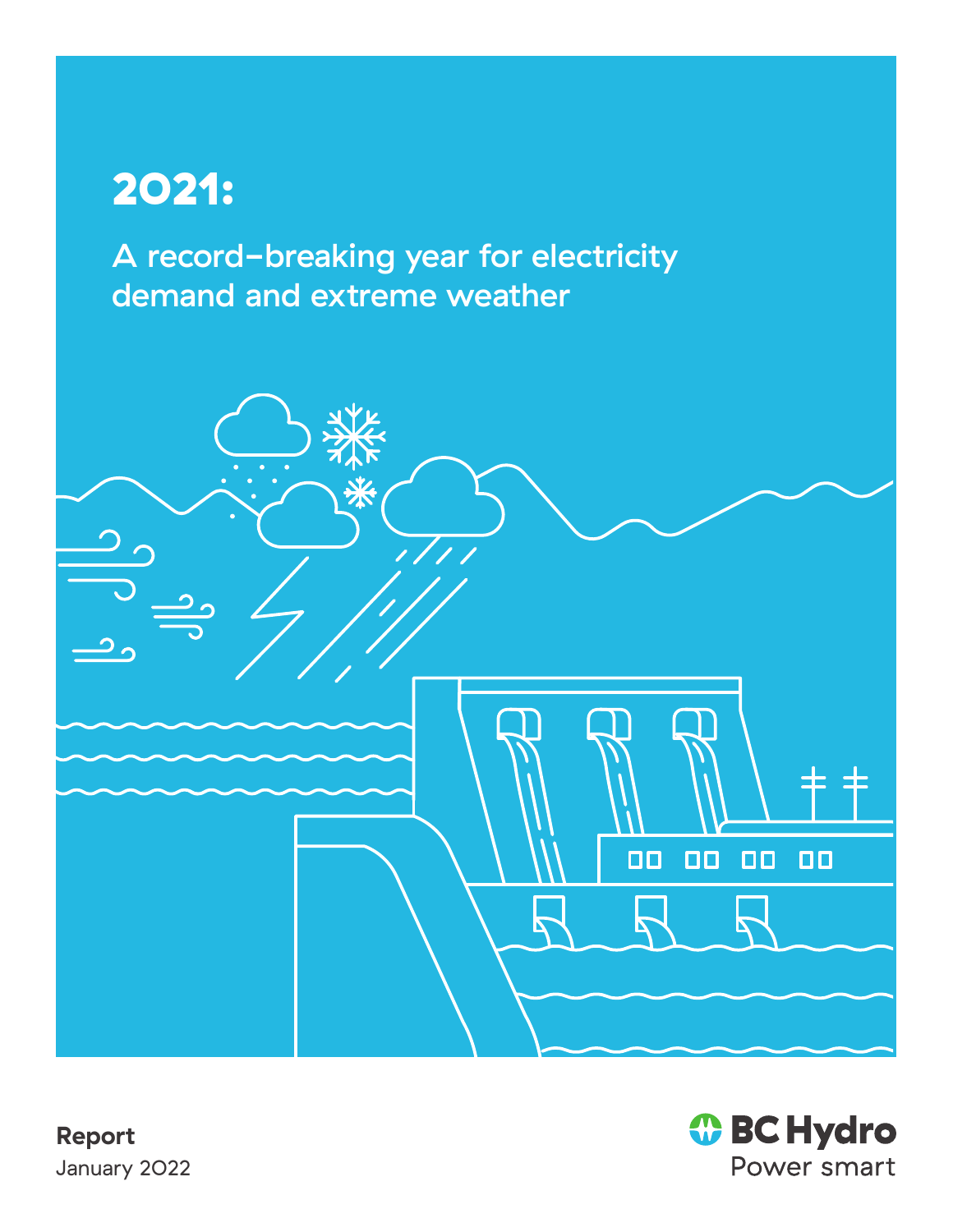# 2021: A record-breaking year for electricity demand and extreme weather

From extreme heat and cold, to unprecedented rainfall, British Columbia experienced wild and devastating weather in 2021. BC Hydro's hydroelectric system is directly impacted by variations in weather, and in 2021 more electricity demand records were broken than any other year prior, largely because of the back-to-back extreme temperatures lasting for days and weeks on end. Although BC Hydro research<sup>1</sup> shows 76 per cent of British Columbians are more concerned than ever about grid reliability due to extreme weather and climate change, BC Hydro is well positioned because of its flexible hydroelectric system to provide safe, clean and reliable electricity to its customers through extreme weather events and increases in demand.

## **Highlights**

- New data shows BC Hydro experienced more record system peak loads the hour in a day that customers use the most electricity-in 2021 than ever before.
- While BC Hydro remains a winter-peaking utility, extreme weather caused by climate change is driving higher summer consumption.
- In fact, BC Hydro experienced record-breaking demand for electricity in both summer and winter 2021, a trend that is expected to continue.
- In summer 2021, some places in B.C. broke temperature records, and BC Hydro experienced 19 of its top 25 all-time summer daily peak records.
	- ○ This includes breaking its all-time summer peak hourly demand record.
- Similarly, the 2021 holiday season saw extremely cold temperatures and heavy snow throughout B.C. that resulted in the highest and longest sustained load levels ever experienced on the BC Hydro system.
	- Overall, this winter so far, BC Hydro has experienced 11 of its top 25 all-time daily peak records.
	- BC Hydro has broken the peak record five times in the past five years.
- Peak demand patterns have also changed since the first year of the COVID-19 pandemic.
	- When the previous peak hourly load record was broken in January 2020, load displayed sharper increases and decreases throughout the day, suggesting more typical weather and behaviour.
	- In contrast, the 2021 peak load built up more gradually throughout the day, suggesting more British Columbians were likely working from home, or home for the holidays – waking up later and home earlier in the evening – as well as colder weather than average.
- The record-breaking electricity demand can be tied to B.C. experiencing extreme temperatures in both summer and winter that lasted for extended periods of time.
- Current climate models suggest a warming trend continuing in years to come which could increase demand year-round, and fortunately, BC Hydro's flexible hydroelectric system can meet changes in demand quickly.
- To meet increased demand, including from electrification, BC Hydro is preparing its system for increasingly challenging and unpredictable weather brought on by climate change. While the exact nature of British Columbia's future climate remains uncertain, BC Hydro is working to ensure that it is ready.

#### **Solutions**

BC Hydro's goal is to have the adaptive capacity to continue to safely provide its customers with reliable, affordable, clean electricity. BC Hydro is well positioned to meet increases in demand and can also help people reduce their carbon footprint:

<sup>1</sup>  Online survey by Majid Khoury of 801 British Columbians from Sept 24 to Sept 27, 2021. Margin of error: 3.46%.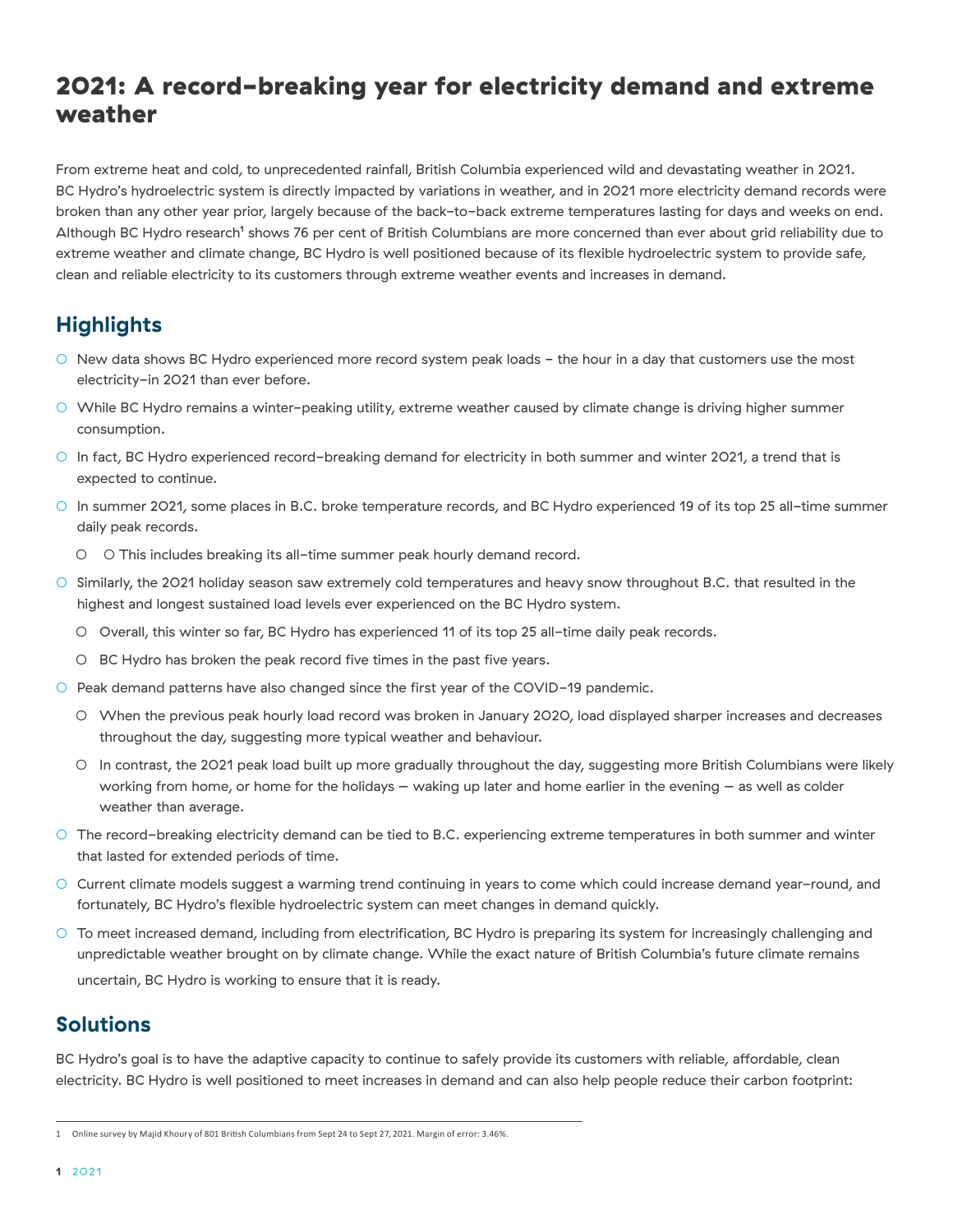- BC Hydro has a surplus of electricity and expects to have more than it needs until about 2030. BC Hydro's 20- year **Integrated Resource Plan** maps out how it will meet future demand for electricity through a combination of energy conservation and the development of generation resources.
- BC Hydro is encouraging electrification. British Columbians can reduce greenhouse gas emissions and help mitigate the effects of climate change by switching to hydroelectricity from fossil fuels: an electric heat pump can cool in the summer and heat in the winter, while electric vehicles significantly reduce greenhouse gas emissions.

#### **Wild weather, changing patterns**

Extreme weather hit British Columbia hard in 2021, with temperature records broken in both the summer and winter in some parts of the province, and unprecedented levels of rainfall from multiple atmospheric rivers. In fact, B.C.'s June heat dome and November flooding topped Environment Canada's list of worst weather events of 2021.<sup>2</sup> Research conducted on behalf of BC Hydro found British Columbians are experiencing increasing anxiety over these weather events – with 76 per cent saying they are more concerned than ever about grid reliability due to extreme weather and climate change.

Unlike utilities in Ontario and Quebec, BC Hydro normally experiences peak electricity demand in the winter months, when British Columbians turn up their heating systems and leave lights and appliances on longer. However, extreme weather in recent years is slowly changing this pattern. Although winter peaks remain higher than summer peaks, new data shows BC Hydro experienced more daily system peak loads in 2021 than ever before, in both summer and winter. This report will explore the record-breaking year in demand and how BC Hydro is fully prepared to provide safe, reliable power as the province faces more challenging weather in the years to come.

#### **Cruel summer**

In summer 2021, several places in B.C. broke temperature records, most notably Lytton, B.C. which reached a high of 49.6°C – the highest temperature ever recorded anywhere in Canada. That same week, 90 per cent of the village of Lytton burned in a tragic wildfire. The unprecedented heat also caused record-breaking demand for electricity, as British Columbians turned to using air conditioning more than ever before.

With traditionally cooler summers compared to other parts of the country, especially in the Lower Mainland and on Vancouver Island, B.C. has always fallen far below the national average when it comes to air conditioning use. However, with extreme temperatures becoming the norm, air conditioning use has grown - increasing by about 50 per cent over the past decade from a quarter of British Columbians using it at home to nearly 40 per cent.<sup>3</sup>



**On June 28, 2021 BC Hydro broke its all-time summer peak demand record at 8,568 megawatts – breaking the previous record by 600 megawatts - the equivalent of turning on 600,000 portable air conditioners.**

In 2021, record-breaking temperatures and an increased number of air conditioning users drove summer peak hourly demand – the time of day British Columbians use the most power – to all-time highs. In fact, this summer BC Hydro experienced 19 of its top 25 all-time summer daily peak hours for system load. This includes breaking its all-time summer peak hourly demand record on June 28, 2021 when demand reached 8,568 megawatts, shattering the record that was set before the heat wave began by more than 600 megawatts – the equivalent of turning on 600,000 portable air conditioners.

- 2 Environment and Climate Change Canada
- 3 BC Hydro Residential End Use Survey 2020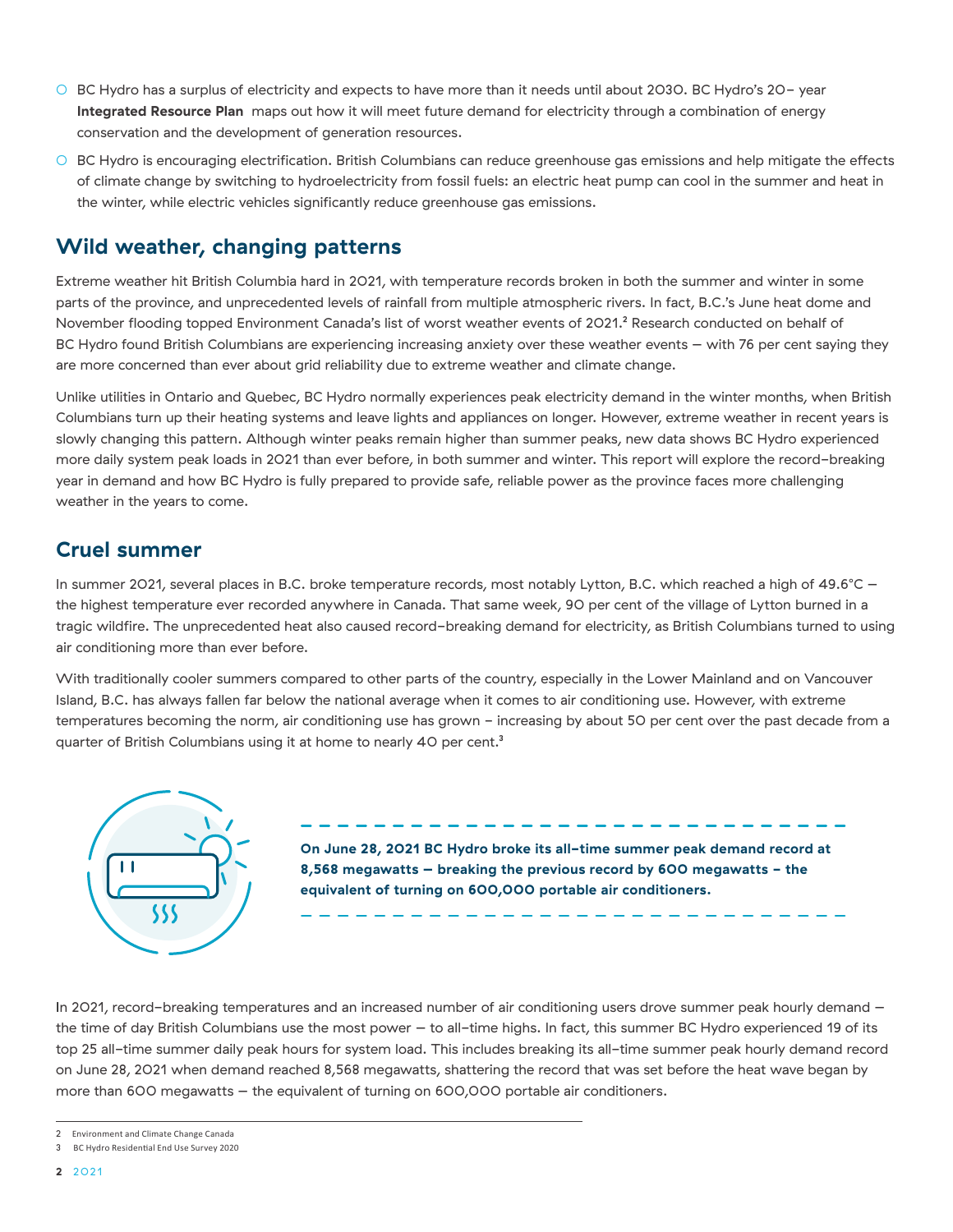#### **Winter wonderland demand**

Much like the extreme heat experienced this past summer, the 2021 holiday season saw extremely cold temperatures and heavy snow throughout B.C. that resulted in the highest and longest sustained load levels ever experienced on the BC Hydro system.

Overall, this winter so far, BC Hydro has experienced 11 of its top 25 all-time daily system peak load hours ever. In fact, on December 27, BC Hydro broke its all-time peak hourly demand record at 10,787 megawatts.<sup>4</sup> To put things in further perspective, BC Hydro has broken the peak record five times in the past five years.

Peak demand patterns have also changed since the first year of the COVID-19 pandemic.

When the previous peak hourly load record was broken in January 2020, load displayed sharper increases and decreases throughout the day. In contrast, the 2021 peak load built up more gradually throughout the day, suggesting more British Columbians were likely working from home, or home for the holidays – waking up later and home earlier in the evening – as well as colder weather than average.



Typically, BC Hydro records the highest demand for electricity on weekday evenings when British Columbians come home, turn up the heat, and switch on lighting and appliances. However, while residential electricity use can increase, on average, by 88 per cent in the colder, darker, winter months, the increase has been even more pronounced in recent years as climate change creates stronger storms and cold snaps that last for days - and sometimes weeks- on end.

#### **How BC hydro is preparing**

The record-breaking electricity demand that BC Hydro saw in 2021 is tied to B.C. experiencing extreme temperatures in both summer and winter that lasted for extended periods of time. Fortunately, BC Hydro's flexible hydroelectric system can meet changes in demand quickly and BC Hydro's asset management and emergency management processes have continuously evolved to prepare for and effectively respond to increasingly severe weather-related events and changes in electricity demand.

<sup>4</sup>  The original load number of 10,902 listed in a previous media release has been adjusted based on new data.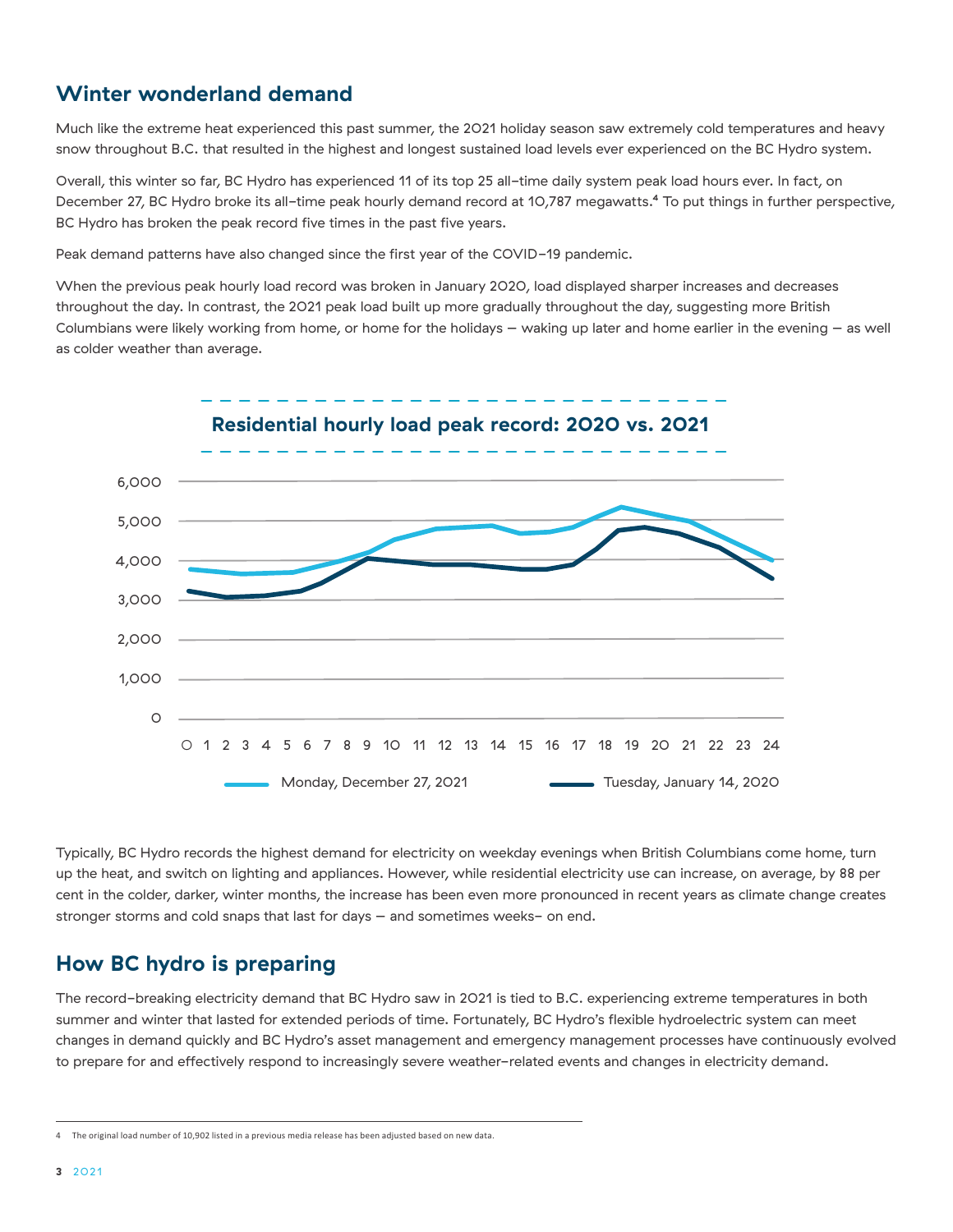BC Hydro has a surplus of electricity and expects to have more than it needs until about 2030. BC Hydro's 20-year **Integrated Resource Plan** maps out how it will meet future demand for electricity through a combination of energy conservation and the development of additional generation resources.

BC Hydro has the tools and expertise to continue to manage the unpredictable weather and climate change. This includes inhouse weather forecasting and ensemble runoff forecasting, operations planning optimization methods, and its own climate, water and snow monitoring network. It is also a contributing partner in complementary networks in B.C. for water, climate, snow and glacier monitoring.

## **Electrification and climate change**

Mitigating the effects of climate change can be done by significantly reducing greenhouse gas emissions through electrification. Here in British Columbia, we are in a unique position for electrification given the abundance of clean electricity available. About 98 per cent of the power BC Hydro generates already comes from clean or renewable resources, mostly from its hydroelectric resources that are powered by water.

BC Hydro's Electrification Plan aims to reduce greenhouse gas emissions in the province by 900,000 tonnes per year by April 2026 – that is around the same as taking 200,000 gas-powered cars off the road for one year. While British Columbia has more than enough power to keep up with changes in demand, British Columbians are encouraged to do the following to help reduce greenhouse gas emissions:

- Purchase a heat pump: Installing an electric heat pump in place of a gas furnace will significantly reduce home heating emissions, and provides the added benefit of not only heating, but cooling in the hotter months. Rebates up to \$11,000 are available for installation when switching from a gas furnace.
- Switch to an EV: driving an EV pays off in many ways including saving 80 per cent on fuel costs and lowering your carbon footprint. Rebates up to \$3,000 on the purchase of an EV are available, with another \$5,000 available through federal rebates.